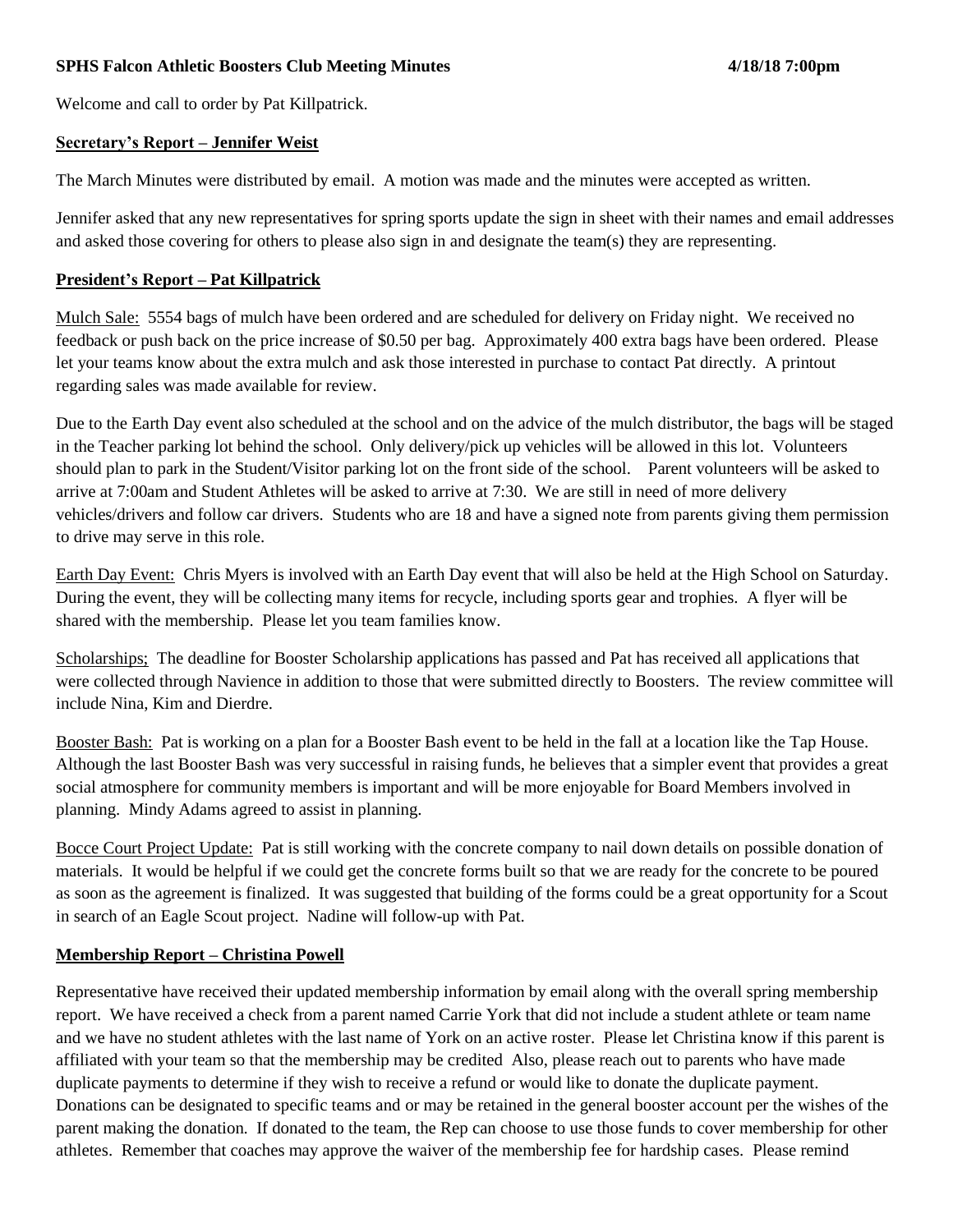families about the importance of members and the \$10 per athlete incentive that teams receive when they achieve 100% membership.

# **Treasurer's Report – Sharon Burke**

Sharon shared the budget document with all reps via Google Sheets. If you did not receive a link to the document or could not access it, please let Sharon know. This will provide real time access for Reps. Please notify Sharon if you see discrepancies or errors.

We are in a strong position with more than \$100,000 in the general account. We have paid invoices for recent approved projects of stadium signage, flag pole banners, and the rebuild of the mound on the baseball field. The invoice for the tree trimming has just been received and has not yet been paid.

# **Concession Manager's Report – Sharon Burke**

The outdoor concession stand is still just a shell. The electrician who did the initial wiring work in the building has been asked to come back to add electrical outlets needed in the middle of the space to support various equipment and to upgrade the service as needed for some of the equipment to be installed. We are hopeful that having the original contractor return for the upgrade requests will keep the building warrantee intact. Once this work is complete we can move our equipment in and contact the Health Department for inspection. We will also be required to have an additional inspection by the Building Inspector and Fire Marshall before we can obtain the final permits needed to occupy and operate the stand.

Sharon is also working with several vendors (Ledos, Wagners, Coke) on bids for the various equipment needed. We have agreed to carry Coke products in the stand and Coke will provide free drink coolers and product delivery.

Sharon will share a job description for the position of Stand Manager that can be shared out to teams. We are hopeful to recruit a few individuals who may serve in this capacity and can provide Sharon with the support she needs to run and manage concessions.

# **Athletic Director Report – Dave Lanham**

Mr. Lanham recognized the coaches in attendance and let the membership know that the stadium work was scheduled to begin the following week to take down the home side of the stadium to correct the placement of the press box which was not properly placed at the 50 yard line. This project is expected to take 5 weeks and will involve a crane on site and placement of construction fences to secure the work zone. The score board will be installed after the rebuild it complete (following the end of the spring season/school year). The final projects will be to apply the finished surface to the track and tennis courts.

Mr. Lanham thanked the Concessions crew that has been providing outdoor concessions to spring games at the stadium. He realizes that the weather has made this challenging for volunteers but the service has greatly enhanced the atmosphere at the games.

Finally, he asked reps to remind their families that pets are not allowed on AACPS property, including sporting fields. He realizes that this is a shift from venues at Kinder Park and other locations and could be causing confusion.

# **New Business**

Pat Killpatrick introduced a request for reimbursement for Coach Milton (baseball). He personally funded the construction of new batting cages and believed the project would cost \$5000. The final cost was \$8,000. Pat asked the membership to approve a \$3,000 reimbursement to cover the cost over run on the project. A question was asked out the funding that was already approved for upgrades and repairs to the baseball and softball fields. Members were reminded that \$7,500 was approved and covered necessary improvements and repairs. The baseball and softball fields are the only